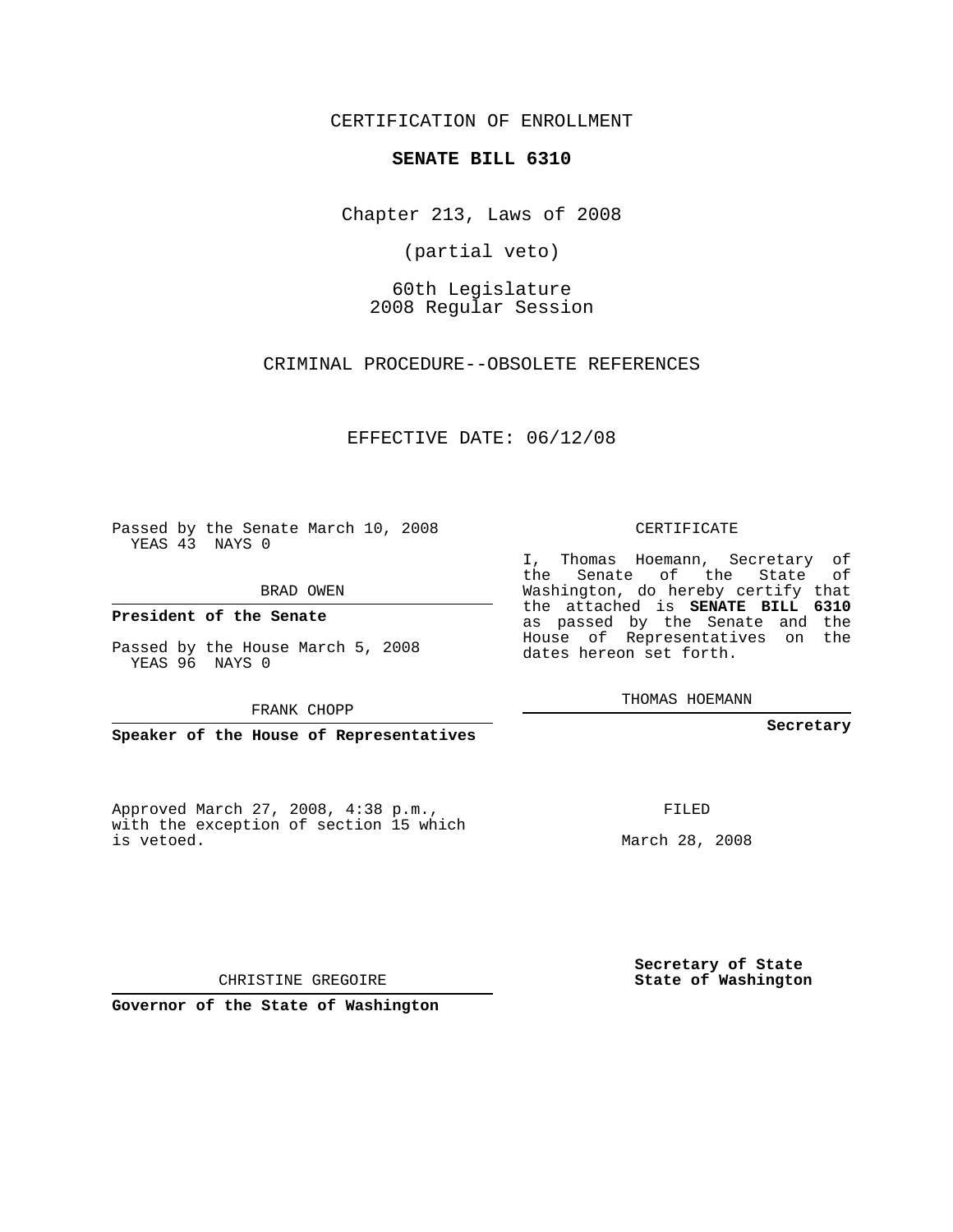# **SENATE BILL 6310** \_\_\_\_\_\_\_\_\_\_\_\_\_\_\_\_\_\_\_\_\_\_\_\_\_\_\_\_\_\_\_\_\_\_\_\_\_\_\_\_\_\_\_\_\_

\_\_\_\_\_\_\_\_\_\_\_\_\_\_\_\_\_\_\_\_\_\_\_\_\_\_\_\_\_\_\_\_\_\_\_\_\_\_\_\_\_\_\_\_\_

## AS AMENDED BY THE HOUSE

Passed Legislature - 2008 Regular Session

### **State of Washington 60th Legislature 2008 Regular Session**

**By** Senator Hargrove

Read first time 01/15/08. Referred to Committee on Human Services & Corrections.

 AN ACT Relating to correcting obsolete references concerning chapter 10.77 RCW; amending RCW 10.77.065, 10.77.092, 10.77.097, 10.77.163, 71.05.235, 71.05.280, 71.05.290, 71.05.300, 71.05.320, 71.05.425, 71.09.025, 71.09.030, and 71.09.060; repealing RCW 10.77.800; and declaring an emergency.

6 BE IT ENACTED BY THE LEGISLATURE OF THE STATE OF WASHINGTON:

 7 **Sec. 1.** RCW 10.77.065 and 2000 c 74 s 2 are each amended to read 8 as follows:

 (1)(a)(i) The facility conducting the evaluation shall provide its report and recommendation to the court in which the criminal proceeding is pending. A copy of the report and recommendation shall be provided 12 to the ((county)) designated mental health professional, the prosecuting attorney, the defense attorney, and the professional person at the local correctional facility where the defendant is being held, or if there is no professional person, to the person designated under (a)(ii) of this subsection. Upon request, the facility shall also provide copies of any source documents relevant to the evaluation to 18 the ((county)) designated mental health professional. The report and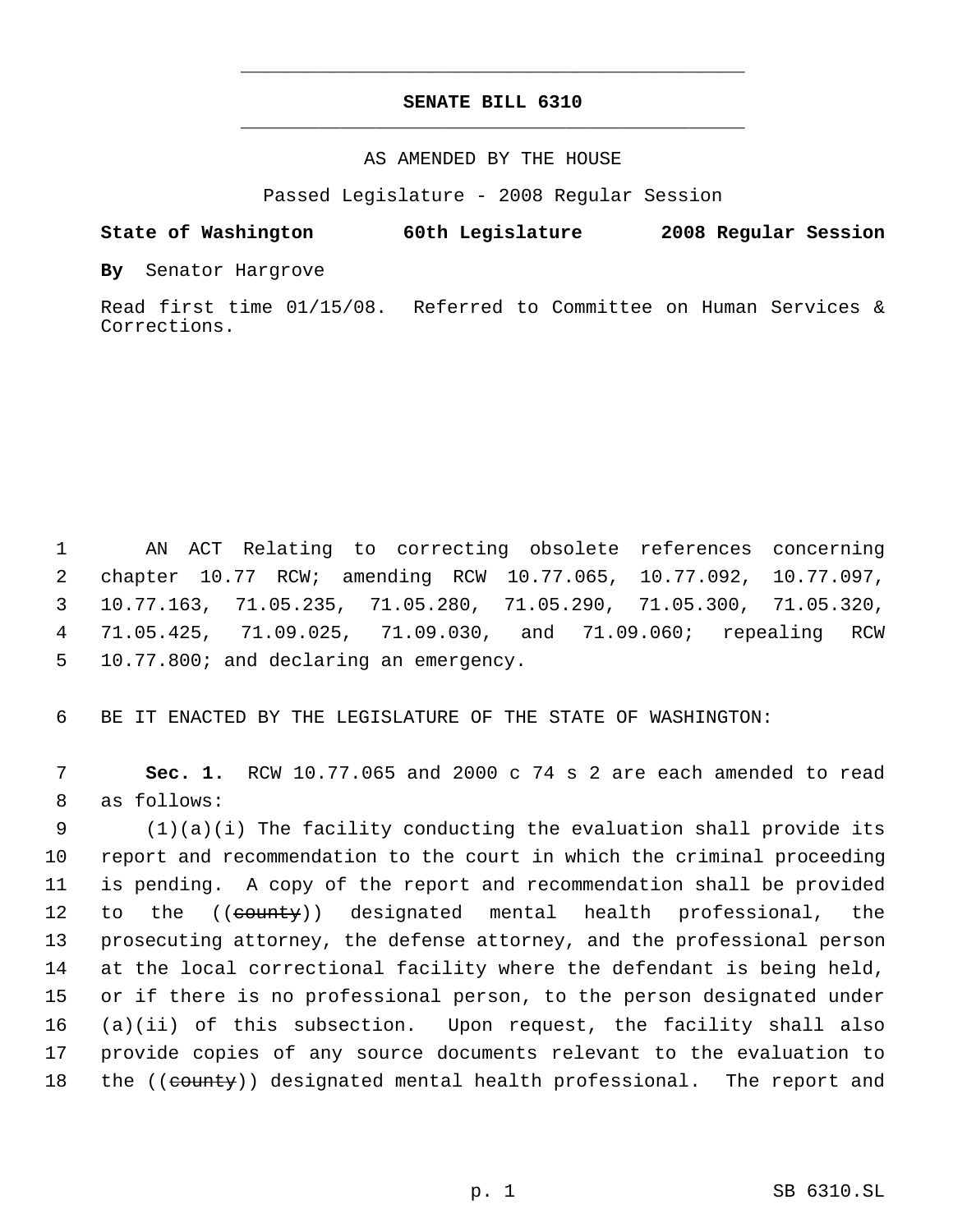recommendation shall be provided not less than twenty-four hours preceding the transfer of the defendant to the correctional facility in the county in which the criminal proceeding is pending.

 (ii) If there is no professional person at the local correctional facility, the local correctional facility shall designate a professional person as defined in RCW 71.05.020 or, in cooperation with the regional support network, a professional person at the regional support network to receive the report and recommendation.

 (iii) When a defendant is transferred to the facility conducting the evaluation, or upon commencement of a defendant's evaluation in the local correctional facility, the local correctional facility must notify the evaluator or the facility conducting the evaluation of the name of the professional person, or person designated under (a)(ii) of this subsection to receive the report and recommendation.

 (b) If the facility concludes, under RCW 10.77.060(3)(f), the person should be kept under further control, an evaluation shall be conducted of such person under chapter 71.05 RCW. The court shall 18 order an evaluation be conducted by the appropriate ((county)) designated mental health professional: (i) Prior to release from confinement for such person who is convicted, if sentenced to confinement for twenty-four months or less; (ii) for any person who is acquitted; or (iii) for any person: (A) Whose charges are dismissed 23 pursuant to RCW ((10.77.090(4))) 10.77.086(4); or (B) whose nonfelony charges are dismissed.

25 (2) The ((county)) designated mental health professional shall provide written notification within twenty-four hours of the results of the determination whether to commence proceedings under chapter 71.05 RCW. The notification shall be provided to the persons identified in subsection (1)(a) of this section.

 (3) The prosecuting attorney shall provide a copy of the results of 31 any proceedings commenced by the ((county)) designated mental health professional under subsection (2) of this section to the facility conducting the evaluation under this chapter.

 (4) The fact of admission and all information and records compiled, obtained, or maintained in the course of providing services under this chapter may also be disclosed to the courts solely to prevent the entry of any evaluation or treatment order that is inconsistent with any order entered under chapter 71.05 RCW.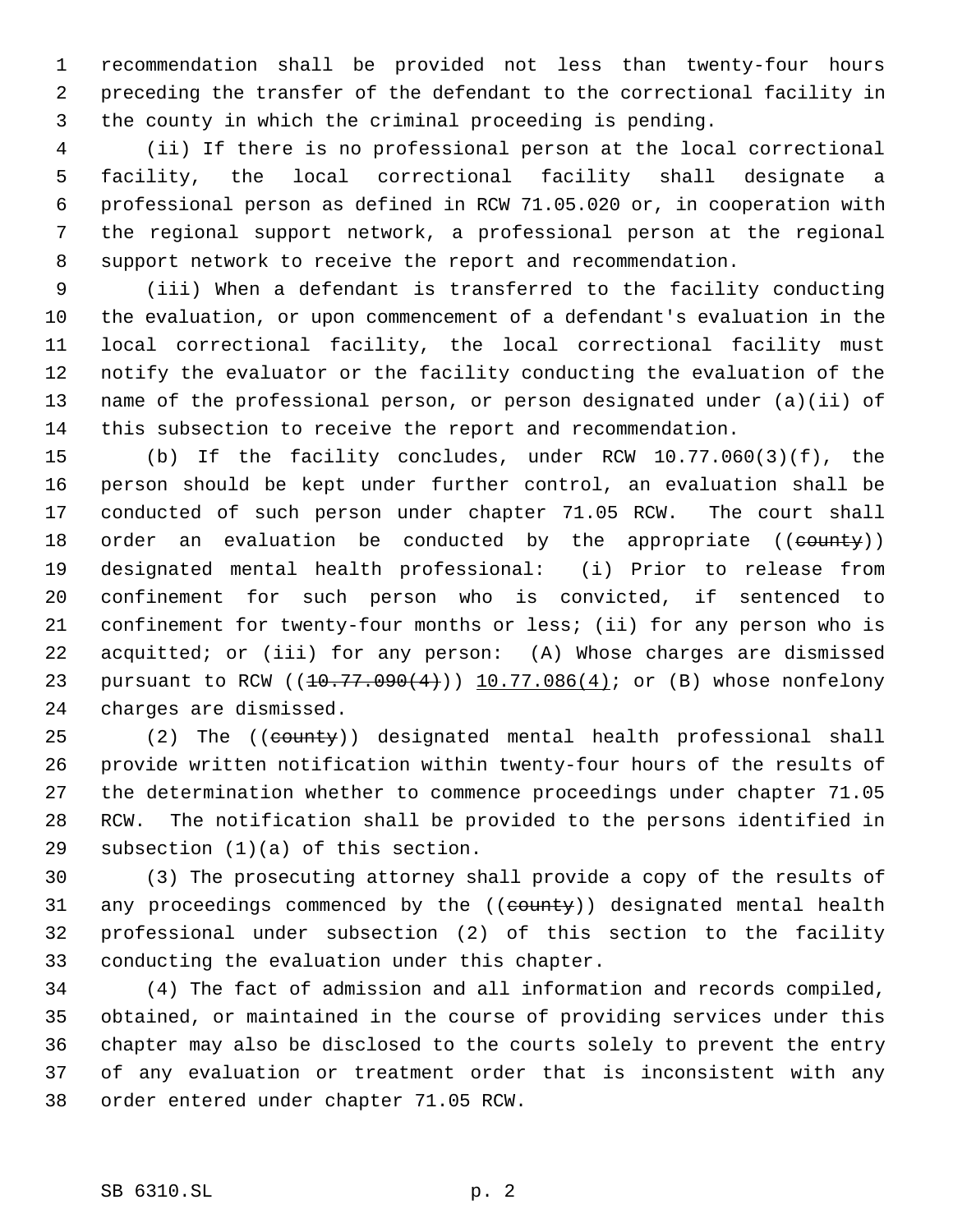**Sec. 2.** RCW 10.77.092 and 2004 c 157 s 3 are each amended to read as follows:

 (1) For purposes of determining whether a court may authorize involuntary medication for the purpose of competency restoration 5 pursuant to RCW ( $(10.77.090)$ )  $10.77.084$ , a pending charge involving any one or more of the following crimes is a serious offense per se in the context of competency restoration:

 (a) Any violent offense, sex offense, serious traffic offense, and most serious offense, as those terms are defined in RCW 9.94A.030;

 (b) Any offense, except nonfelony counterfeiting offenses, included in crimes against persons in RCW 9.94A.411;

 (c) Any offense contained in chapter 9.41 RCW (firearms and 13 dangerous weapons);

(d) Any offense listed as domestic violence in RCW 10.99.020;

 (e) Any offense listed as a harassment offense in chapter 9A.46 RCW;

(f) Any violation of chapter 69.50 RCW that is a class B felony; or

 (g) Any city or county ordinance or statute that is equivalent to an offense referenced in this subsection.

 (2)(a) In a particular case, a court may determine that a pending charge not otherwise defined as serious by state or federal law or by a city or county ordinance is, nevertheless, a serious offense within the context of competency restoration treatment when the conduct in the charged offense falls within the standards established in (b) of this subsection.

 (b) To determine that the particular case is a serious offense within the context of competency restoration, the court must consider the following factors and determine that one or more of the following factors creates a situation in which the offense is serious:

 (i) The charge includes an allegation that the defendant actually inflicted bodily or emotional harm on another person or that the defendant created a reasonable apprehension of bodily or emotional harm to another;

 (ii) The extent of the impact of the alleged offense on the basic human need for security of the citizens within the jurisdiction;

 (iii) The number and nature of related charges pending against the defendant;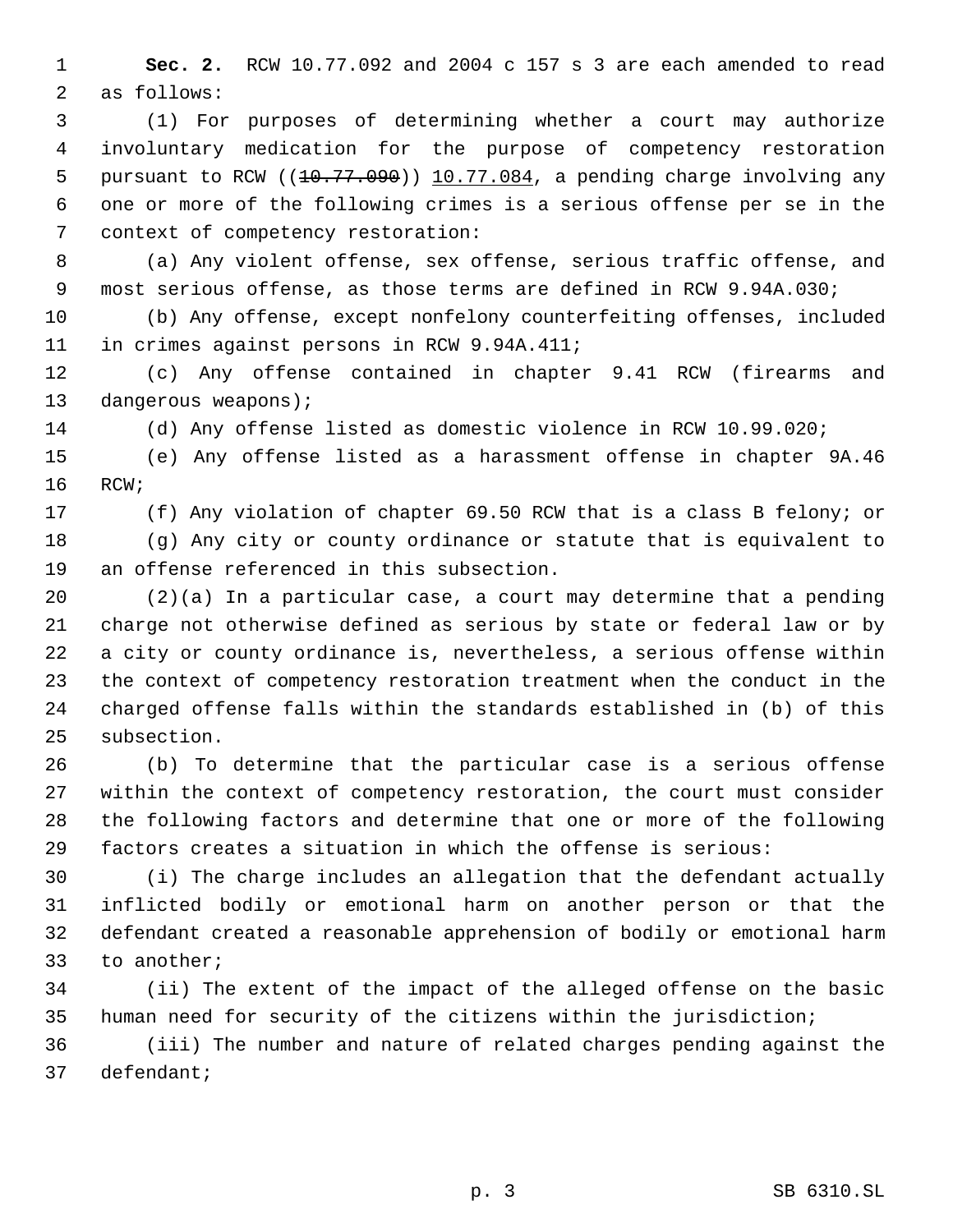(iv) The length of potential confinement if the defendant is convicted; and

 (v) The number of potential and actual victims or persons impacted by the defendant's alleged acts.

 **Sec. 3.** RCW 10.77.097 and 2000 c 74 s 4 are each amended to read as follows:

 A copy of relevant records and reports as defined by the department, in consultation with the department of corrections, made pursuant to this chapter, and including relevant information necessary 10 to meet the requirements of RCW  $10.77.065(1)$  and  $((10.77.090))$ 11 10.77.084, shall accompany the defendant upon transfer to a mental health facility or a correctional institution or facility.

 **Sec. 4.** RCW 10.77.163 and 1994 c 129 s 4 are each amended to read as follows:

 (1) Before a person committed under this chapter is permitted temporarily to leave a treatment facility for any period of time without constant accompaniment by facility staff, the superintendent, professional person in charge of a treatment facility, or his or her professional designee shall in writing notify the prosecuting attorney of any county to which the person is released and the prosecuting attorney of the county in which the criminal charges against the committed person were dismissed, of the decision conditionally to release the person. The notice shall be provided at least forty-five days before the anticipated release and shall describe the conditions under which the release is to occur.

 (2) In addition to the notice required by subsection (1) of this section, the superintendent of each state institution designated for the custody, care, and treatment of persons committed under this chapter shall notify appropriate law enforcement agencies through the state patrol communications network of the furloughs of persons 31 committed under RCW ((10.77.090)) 10.77.086 or 10.77.110. Notification shall be made at least thirty days before the furlough, and shall include the name of the person, the place to which the person has permission to go, and the dates and times during which the person will be on furlough.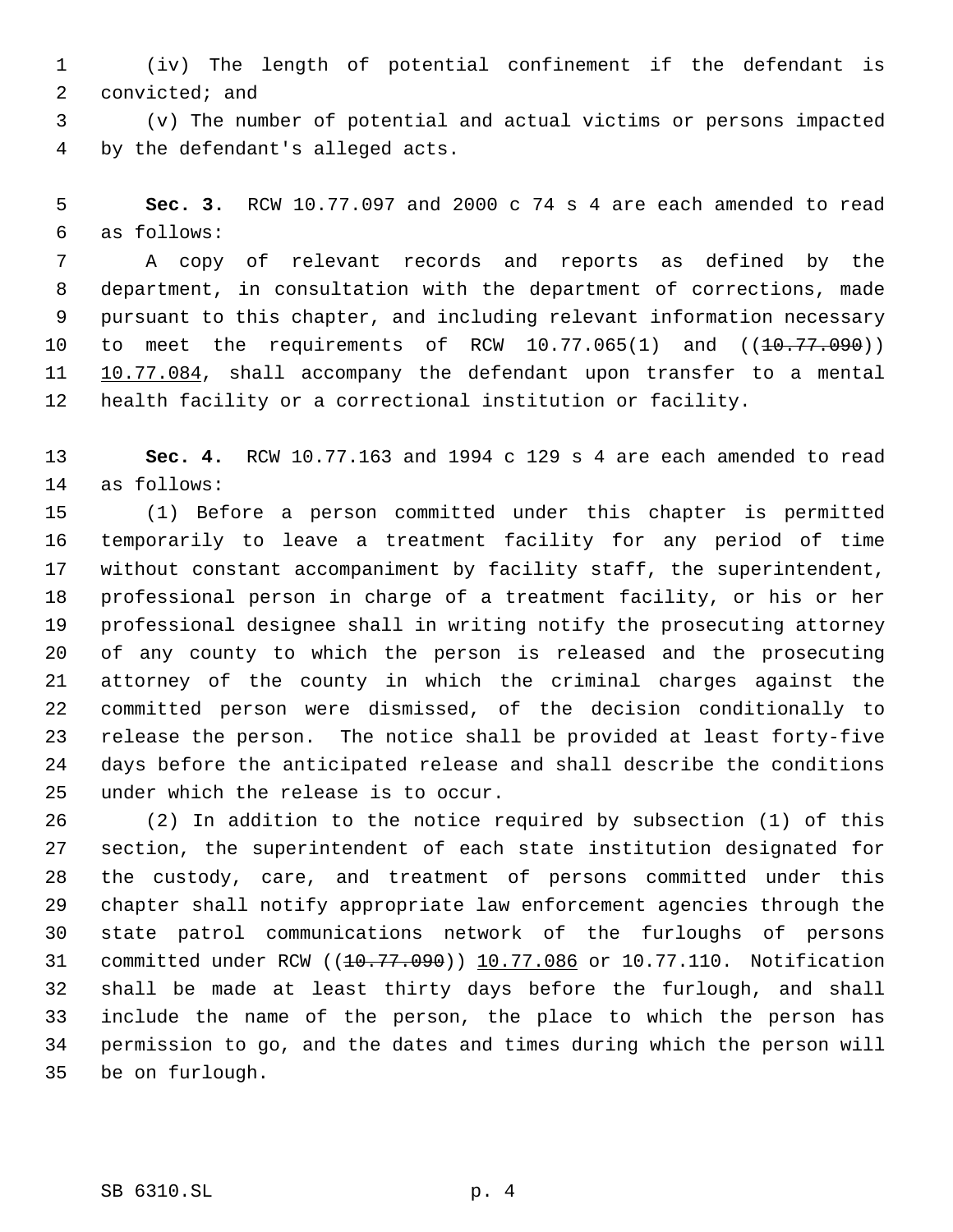(3) Upon receiving notice that a person committed under this chapter is being temporarily released under subsection (1) of this section, the prosecuting attorney may seek a temporary restraining order to prevent the release of the person on the grounds that the person is dangerous to self or others.

 (4) The notice requirements contained in this section shall not apply to emergency medical furloughs.

 (5) The existence of the notice requirements contained in this section shall not require any extension of the release date in the event the release plan changes after notification.

 (6) The notice provisions of this section are in addition to those provided in RCW 10.77.205.

 **Sec. 5.** RCW 71.05.235 and 2005 c 504 s 708 are each amended to read as follows:

 (1) If an individual is referred to a designated mental health 16 professional under RCW ((10.77.090(1)(d)(iii)(A))) 10.77.088(1)(b)(i), the designated mental health professional shall examine the individual within forty-eight hours. If the designated mental health professional determines it is not appropriate to detain the individual or petition for a ninety-day less restrictive alternative under RCW 71.05.230(4), that decision shall be immediately presented to the superior court for hearing. The court shall hold a hearing to consider the decision of the designated mental health professional not later than the next judicial day. At the hearing the superior court shall review the determination of the designated mental health professional and determine whether an order should be entered requiring the person to be evaluated at an evaluation and treatment facility. No person referred to an evaluation and treatment facility may be held at the facility longer than seventy-two hours.

 (2) If an individual is placed in an evaluation and treatment 31 facility under RCW ((10.77.090(1)(d)(iii)(B))) 10.77.088(1)(b)(ii), a professional person shall evaluate the individual for purposes of determining whether to file a ninety-day inpatient or outpatient petition under chapter 71.05 RCW. Before expiration of the seventy-two 35 hour evaluation period authorized under RCW  $((10.77.090(1)(d)(iii))$   $10.77.088(1)(b)(ii)$ , the professional person shall file a petition or, if the recommendation of the professional person is to release the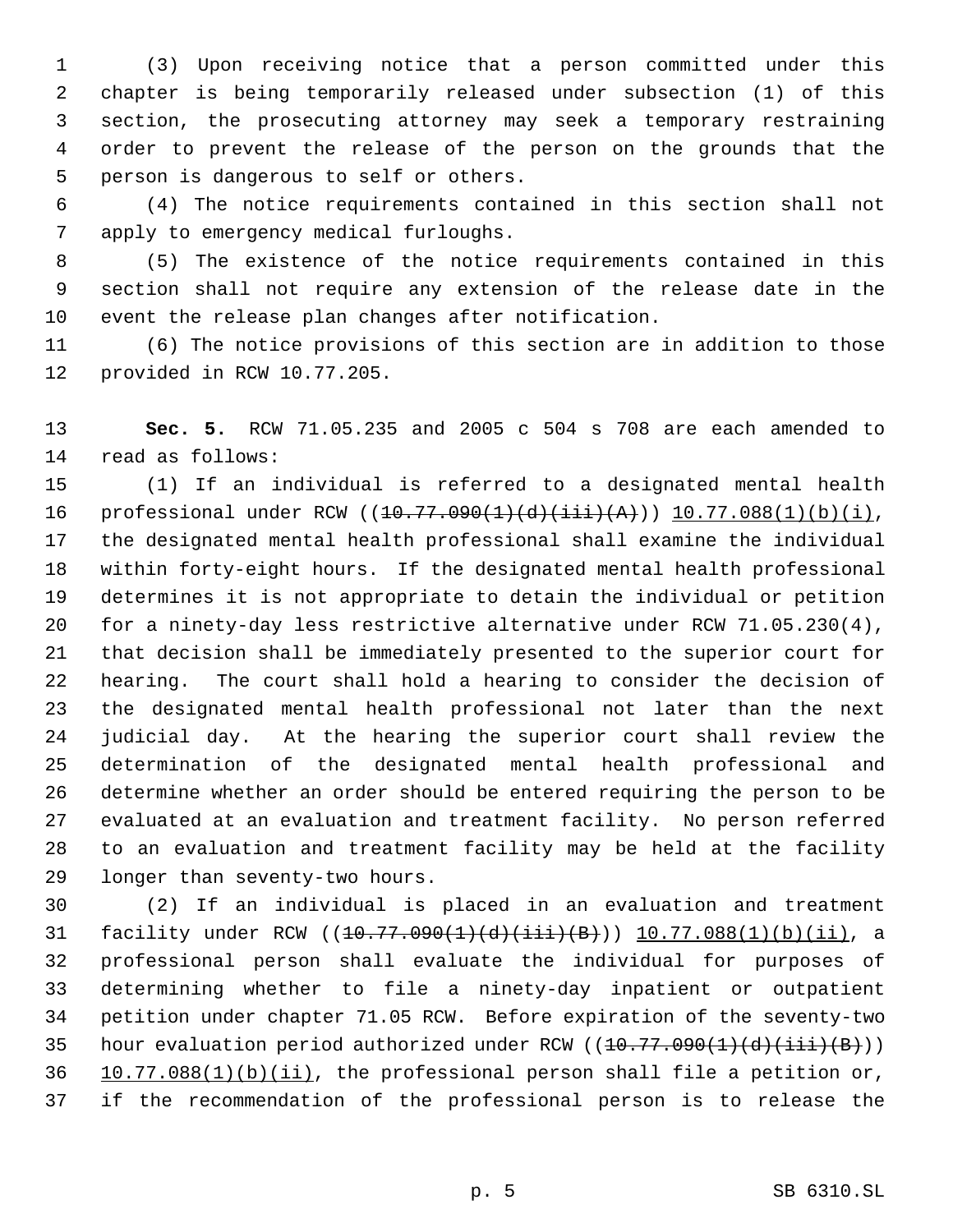individual, present his or her recommendation to the superior court of the county in which the criminal charge was dismissed. The superior court shall review the recommendation not later than forty-eight hours, excluding Saturdays, Sundays, and holidays, after the recommendation is presented. If the court rejects the recommendation to unconditionally release the individual, the court may order the individual detained at a designated evaluation and treatment facility for not more than a seventy-two hour evaluation and treatment period and direct the individual to appear at a surety hearing before that court within seventy-two hours, or the court may release the individual but direct the individual to appear at a surety hearing set before that court within eleven days, at which time the prosecutor may file a petition under this chapter for ninety-day inpatient or outpatient treatment. If a petition is filed by the prosecutor, the court may order that the person named in the petition be detained at the evaluation and treatment facility that performed the evaluation under this subsection or order the respondent to be in outpatient treatment. If a petition is filed but the individual fails to appear in court for the surety hearing, the court shall order that a mental health professional or peace officer shall take such person or cause such person to be taken into custody and placed in an evaluation and treatment facility to be brought before the court the next judicial day after detention. Upon the individual's first appearance in court after a petition has been filed, proceedings under RCW 71.05.310 and 71.05.320 shall commence. For an individual subject to this subsection, the prosecutor or professional person may directly file a petition for ninety-day inpatient or outpatient treatment and no petition for initial detention or fourteen-day detention is required before such a petition may be filed.

 The court shall conduct the hearing on the petition filed under this subsection within five judicial days of the date the petition is filed. The court may continue the hearing upon the written request of the person named in the petition or the person's attorney, for good cause shown, which continuance shall not exceed five additional judicial days. If the person named in the petition requests a jury trial, the trial shall commence within ten judicial days of the date of the filing of the petition. The burden of proof shall be by clear, cogent, and convincing evidence and shall be upon the petitioner. The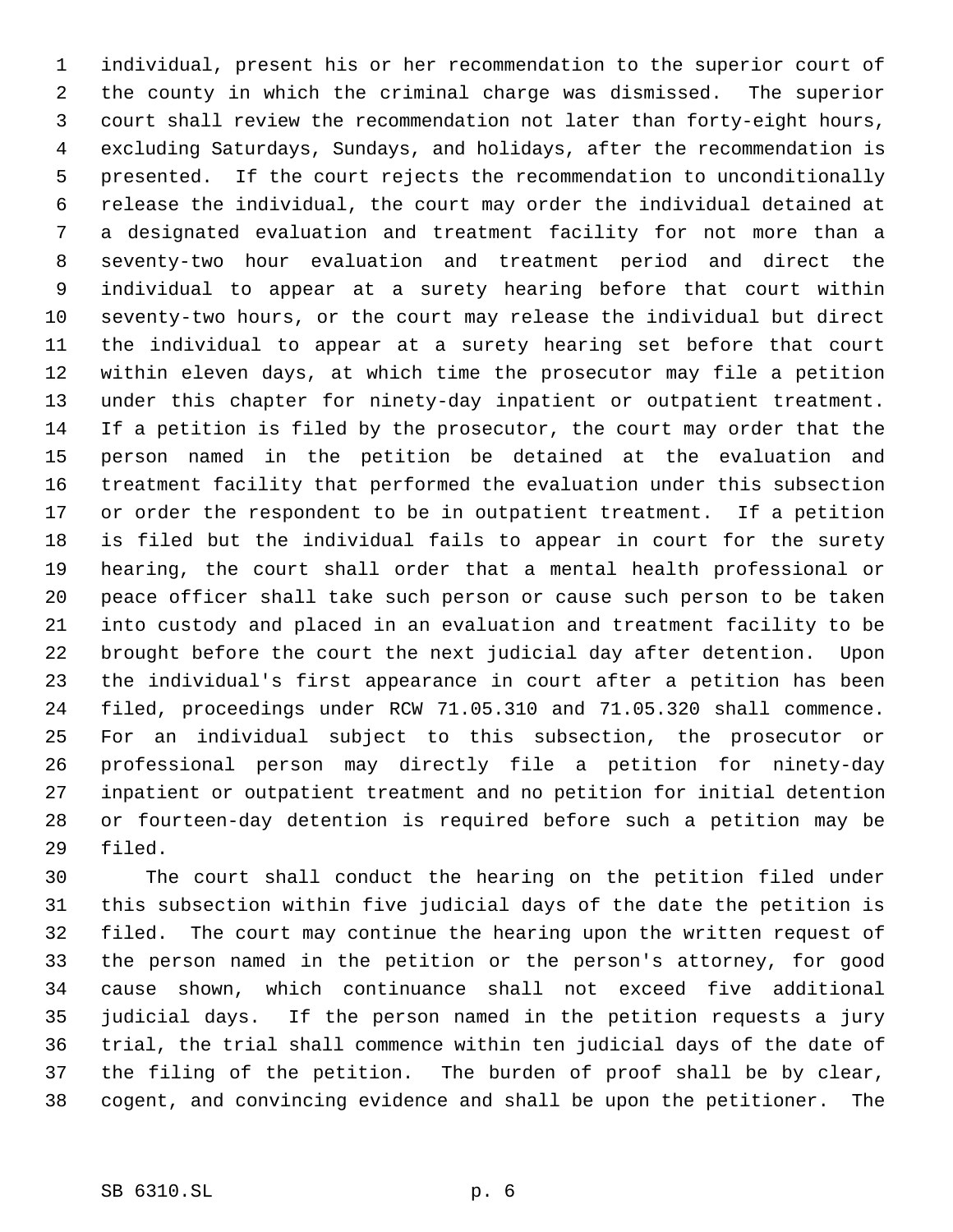person shall be present at such proceeding, which shall in all respects accord with the constitutional guarantees of due process of law and the rules of evidence pursuant to RCW 71.05.360 (8) and (9).

 During the proceeding the person named in the petition shall continue to be detained and treated until released by order of the court. If no order has been made within thirty days after the filing of the petition, not including any extensions of time requested by the detained person or his or her attorney, the detained person shall be released.

 (3) If a designated mental health professional or the professional person and prosecuting attorney for the county in which the criminal charge was dismissed or attorney general, as appropriate, stipulate that the individual does not present a likelihood of serious harm or is not gravely disabled, the hearing under this section is not required and the individual, if in custody, shall be released.

 (4) The individual shall have the rights specified in RCW 71.05.360 (8) and (9).

 **Sec. 6.** RCW 71.05.280 and 1998 c 297 s 15 are each amended to read as follows:

 At the expiration of the fourteen-day period of intensive treatment, a person may be confined for further treatment pursuant to RCW 71.05.320 if:

 (1) Such person after having been taken into custody for evaluation and treatment has threatened, attempted, or inflicted: (a) Physical harm upon the person of another or himself or herself, or substantial damage upon the property of another, and (b) as a result of mental disorder presents a likelihood of serious harm; or

 (2) Such person was taken into custody as a result of conduct in which he or she attempted or inflicted physical harm upon the person of another or himself or herself, or substantial damage upon the property of others, and continues to present, as a result of mental disorder, a likelihood of serious harm; or

 (3) Such person has been determined to be incompetent and criminal 34 charges have been dismissed pursuant to RCW  $((10.77.090 \t (4))$ 35 10.77.086(4), and has committed acts constituting a felony, and as a result of a mental disorder, presents a substantial likelihood of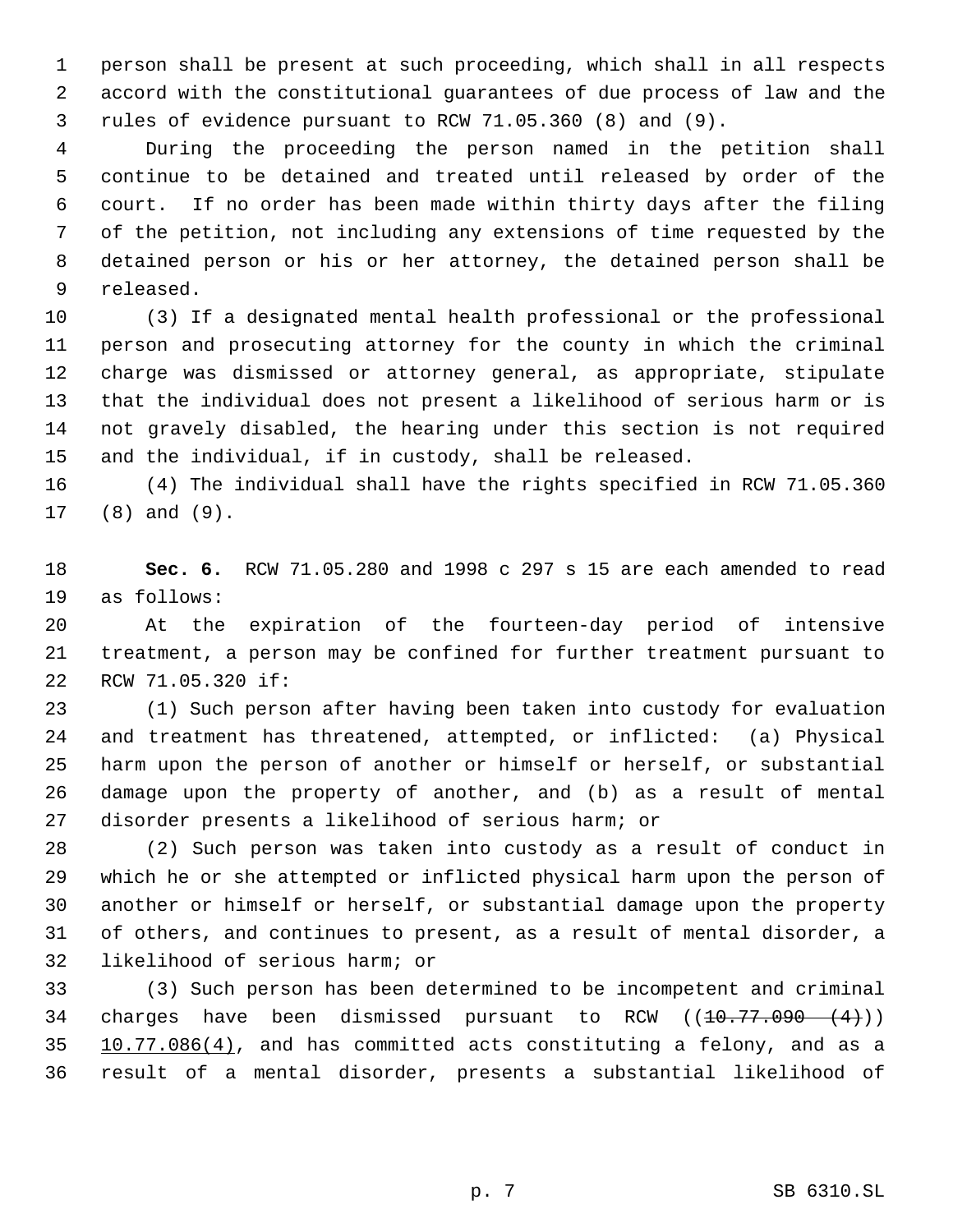repeating similar acts. In any proceeding pursuant to this subsection it shall not be necessary to show intent, willfulness, or state of mind as an element of the crime; or

(4) Such person is gravely disabled.

 **Sec. 7.** RCW 71.05.290 and 1998 c 297 s 16 are each amended to read as follows:

 (1) At any time during a person's fourteen day intensive treatment period, the professional person in charge of a treatment facility or 9 his or her professional designee or the ((county)) designated mental health professional may petition the superior court for an order requiring such person to undergo an additional period of treatment. Such petition must be based on one or more of the grounds set forth in RCW 71.05.280.

 (2) The petition shall summarize the facts which support the need for further confinement and shall be supported by affidavits signed by two examining physicians, or by one examining physician and examining mental health professional. The affidavits shall describe in detail the behavior of the detained person which supports the petition and shall explain what, if any, less restrictive treatments which are alternatives to detention are available to such person, and shall state the willingness of the affiant to testify to such facts in subsequent judicial proceedings under this chapter.

 (3) If a person has been determined to be incompetent pursuant to 24 RCW ((10.77.090(4))) 10.77.086(4), then the professional person in charge of the treatment facility or his or her professional designee or 26 the ((county)) designated mental health professional may directly file a petition for one hundred eighty day treatment under RCW 71.05.280(3). No petition for initial detention or fourteen day detention is required before such a petition may be filed.

 **Sec. 8.** RCW 71.05.300 and 2006 c 333 s 303 are each amended to read as follows:

 (1) The petition for ninety day treatment shall be filed with the clerk of the superior court at least three days before expiration of the fourteen-day period of intensive treatment. At the time of filing such petition, the clerk shall set a time for the person to come before the court on the next judicial day after the day of filing unless such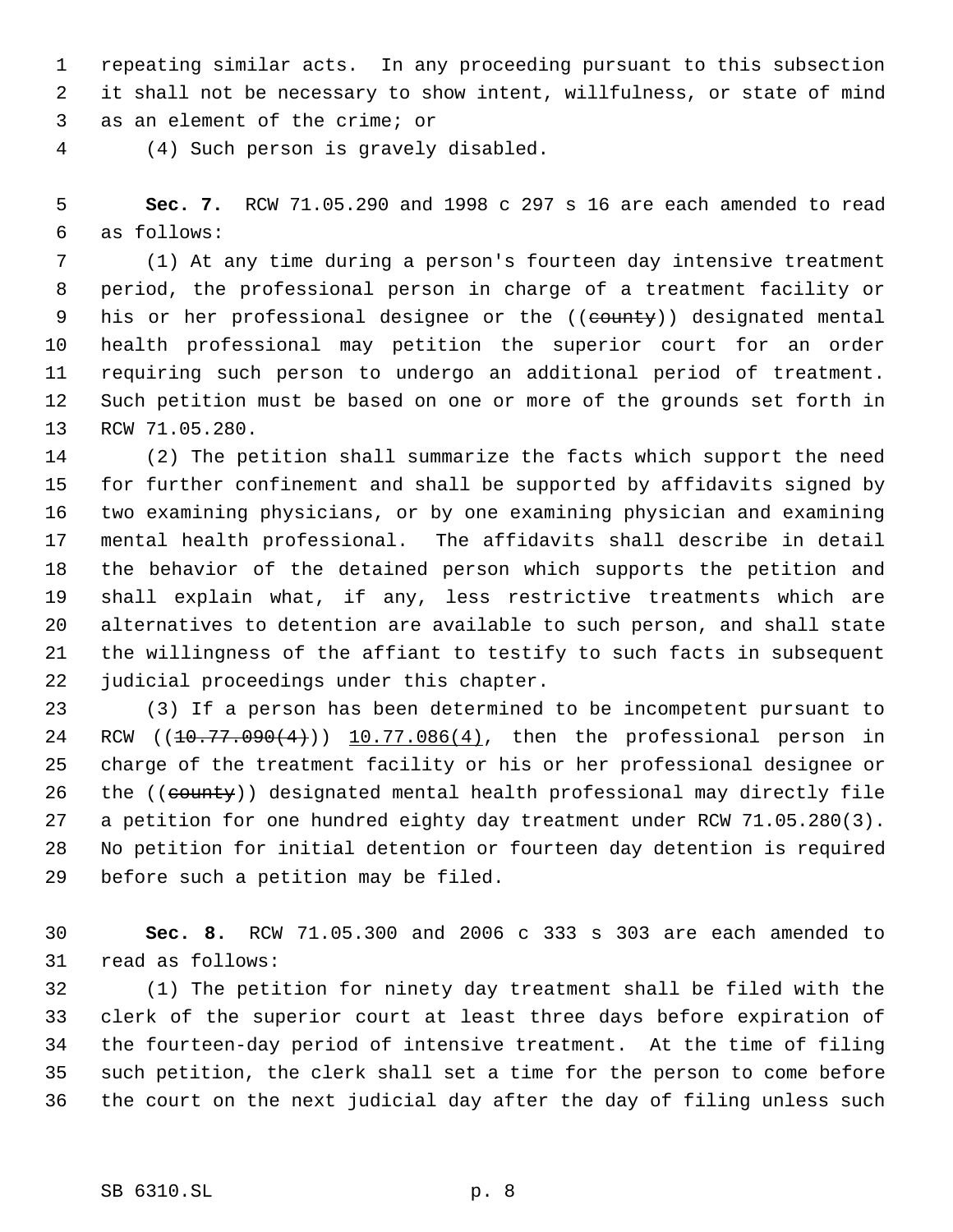appearance is waived by the person's attorney, and the clerk shall notify the designated mental health professional. The designated mental health professional shall immediately notify the person detained, his or her attorney, if any, and his or her guardian or conservator, if any, the prosecuting attorney, and the regional support network administrator, and provide a copy of the petition to such persons as soon as possible. The regional support network administrator or designee may review the petition and may appear and testify at the full hearing on the petition.

 (2) At the time set for appearance the detained person shall be brought before the court, unless such appearance has been waived and the court shall advise him or her of his or her right to be represented by an attorney and of his or her right to a jury trial. If the detained person is not represented by an attorney, or is indigent or is unwilling to retain an attorney, the court shall immediately appoint an attorney to represent him or her. The court shall, if requested, appoint a reasonably available licensed physician, psychologist, or psychiatrist, designated by the detained person to examine and testify on behalf of the detained person.

 (3) The court may, if requested, also appoint a professional person as defined in RCW 71.05.020 to seek less restrictive alternative courses of treatment and to testify on behalf of the detained person. 23 In the case of a ((developmentally disabled)) person with a developmental disability who has been determined to be incompetent 25 pursuant to RCW  $(10.77.090(4))$   $10.77.086(4)$ , then the appointed professional person under this section shall be a developmental disabilities professional.

 (4) The court shall also set a date for a full hearing on the petition as provided in RCW 71.05.310.

 **Sec. 9.** RCW 71.05.320 and 2006 c 333 s 304 are each amended to read as follows:

 (1) If the court or jury finds that grounds set forth in RCW 71.05.280 have been proven and that the best interests of the person or others will not be served by a less restrictive treatment which is an alternative to detention, the court shall remand him or her to the custody of the department or to a facility certified for ninety day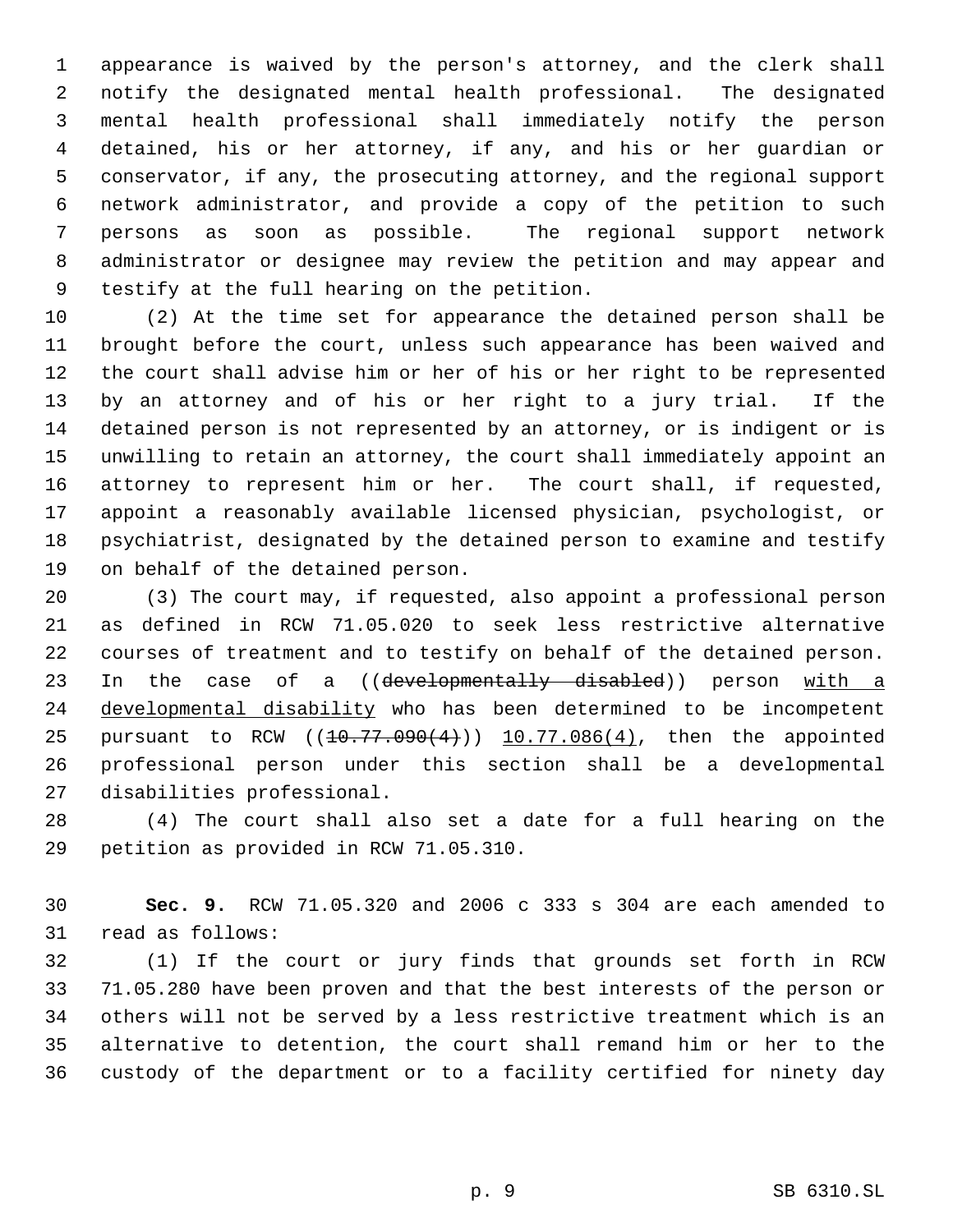treatment by the department for a further period of intensive treatment not to exceed ninety days from the date of judgment: PROVIDED, That

 (a) If the grounds set forth in RCW 71.05.280(3) are the basis of commitment, then the period of treatment may be up to but not exceed one hundred eighty days from the date of judgment in a facility certified for one hundred eighty day treatment by the department.

7 (b) If the committed person ((is developmentally disabled)) has a developmental disability and has been determined incompetent pursuant 9 to RCW ((10.77.090(4))) 10.77.086(4), and the best interests of the person or others will not be served by a less-restrictive treatment which is an alternative to detention, the court shall remand him or her to the custody of the department or to a facility certified for one hundred eighty-day treatment by the department. When appropriate and subject to available funds, treatment and training of such persons must be provided in a program specifically reserved for the treatment and 16 training of ((developmentally disabled)) persons with developmental disabilities. A person so committed shall receive habilitation services pursuant to an individualized service plan specifically developed to treat the behavior which was the subject of the criminal proceedings. The treatment program shall be administered by developmental disabilities professionals and others trained 22 specifically in the needs of ((developmentally disabled)) persons with developmental disabilities. The department may limit admissions to this specialized program in order to ensure that expenditures for services do not exceed amounts appropriated by the legislature and allocated by the department for such services. The department may establish admission priorities in the event that the number of eligible persons exceeds the limits set by the department. An order for treatment less restrictive than involuntary detention may include conditions, and if such conditions are not adhered to, the designated mental health professional or developmental disabilities professional may order the person apprehended under the terms and conditions of RCW 71.05.340.

 (2) If the court or jury finds that grounds set forth in RCW 71.05.280 have been proven, but finds that treatment less restrictive than detention will be in the best interest of the person or others, then the court shall remand him or her to the custody of the department or to a facility certified for ninety day treatment by the department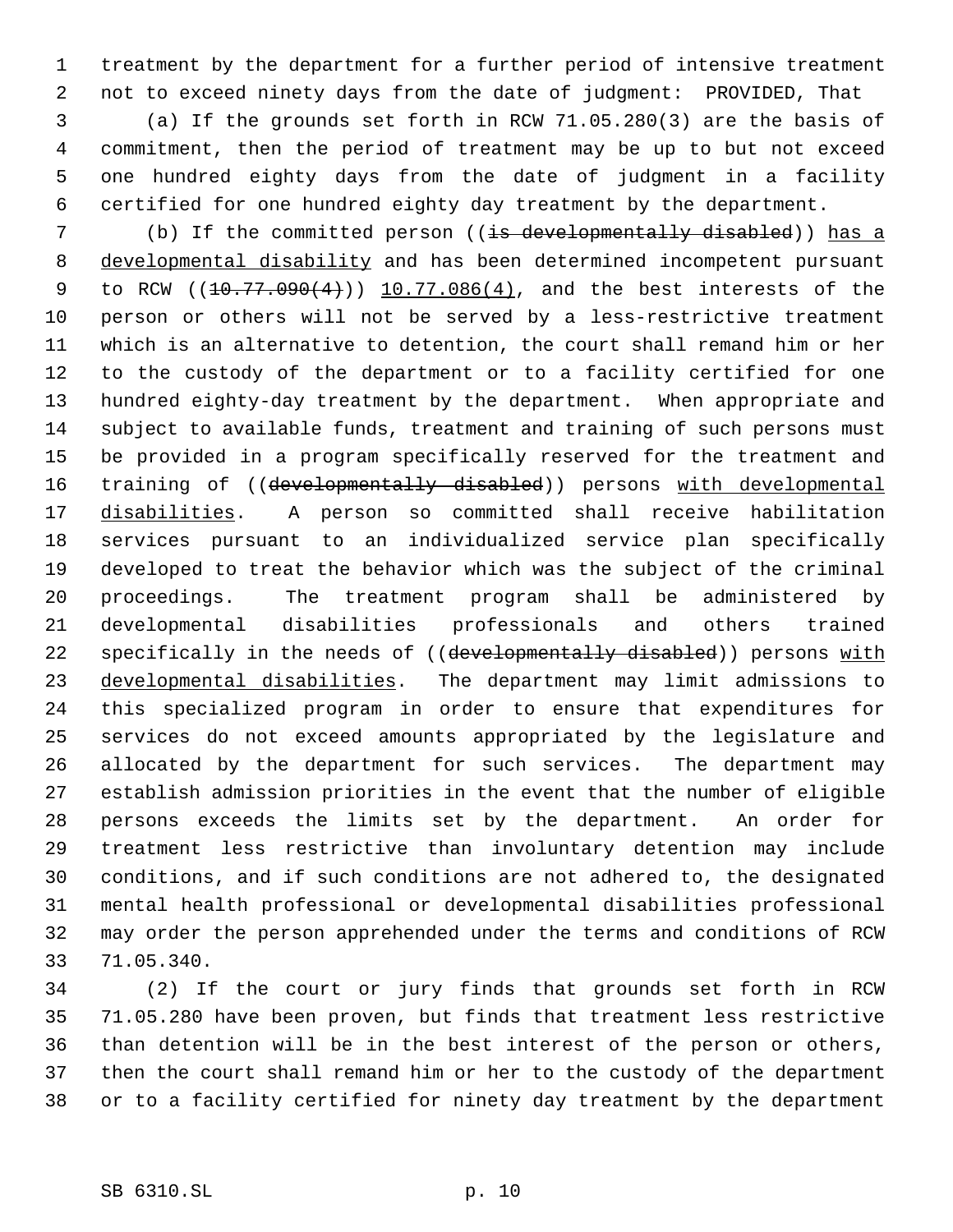or to a less restrictive alternative for a further period of less restrictive treatment not to exceed ninety days from the date of judgment: PROVIDED, That if the grounds set forth in RCW 71.05.280(3) are the basis of commitment, then the period of treatment may be up to but not exceed one hundred eighty days from the date of judgment.

 (3) The person shall be released from involuntary treatment at the expiration of the period of commitment imposed under subsection (1) or (2) of this section unless the superintendent or professional person in charge of the facility in which he or she is confined, or in the event of a less restrictive alternative, the designated mental health professional or developmental disabilities professional, files a new petition for involuntary treatment on the grounds that the committed person;

 (a) During the current period of court ordered treatment: (i) Has threatened, attempted, or inflicted physical harm upon the person of another, or substantial damage upon the property of another, and (ii) as a result of mental disorder or developmental disability presents a likelihood of serious harm; or

 (b) Was taken into custody as a result of conduct in which he or she attempted or inflicted serious physical harm upon the person of another, and continues to present, as a result of mental disorder or developmental disability a likelihood of serious harm; or

 (c) Is in custody pursuant to RCW 71.05.280(3) and as a result of mental disorder or developmental disability presents a substantial likelihood of repeating similar acts considering the charged criminal 26 behavior, life history, progress in treatment, and the public safety; or

(d) Continues to be gravely disabled.

 If the conduct required to be proven in (b) and (c) of this subsection was found by a judge or jury in a prior trial under this chapter, it shall not be necessary to reprove that element. Such new petition for involuntary treatment shall be filed and heard in the superior court of the county of the facility which is filing the new petition for involuntary treatment unless good cause is shown for a change of venue. The cost of the proceedings shall be borne by the state.

 The hearing shall be held as provided in RCW 71.05.310, and if the court or jury finds that the grounds for additional confinement as set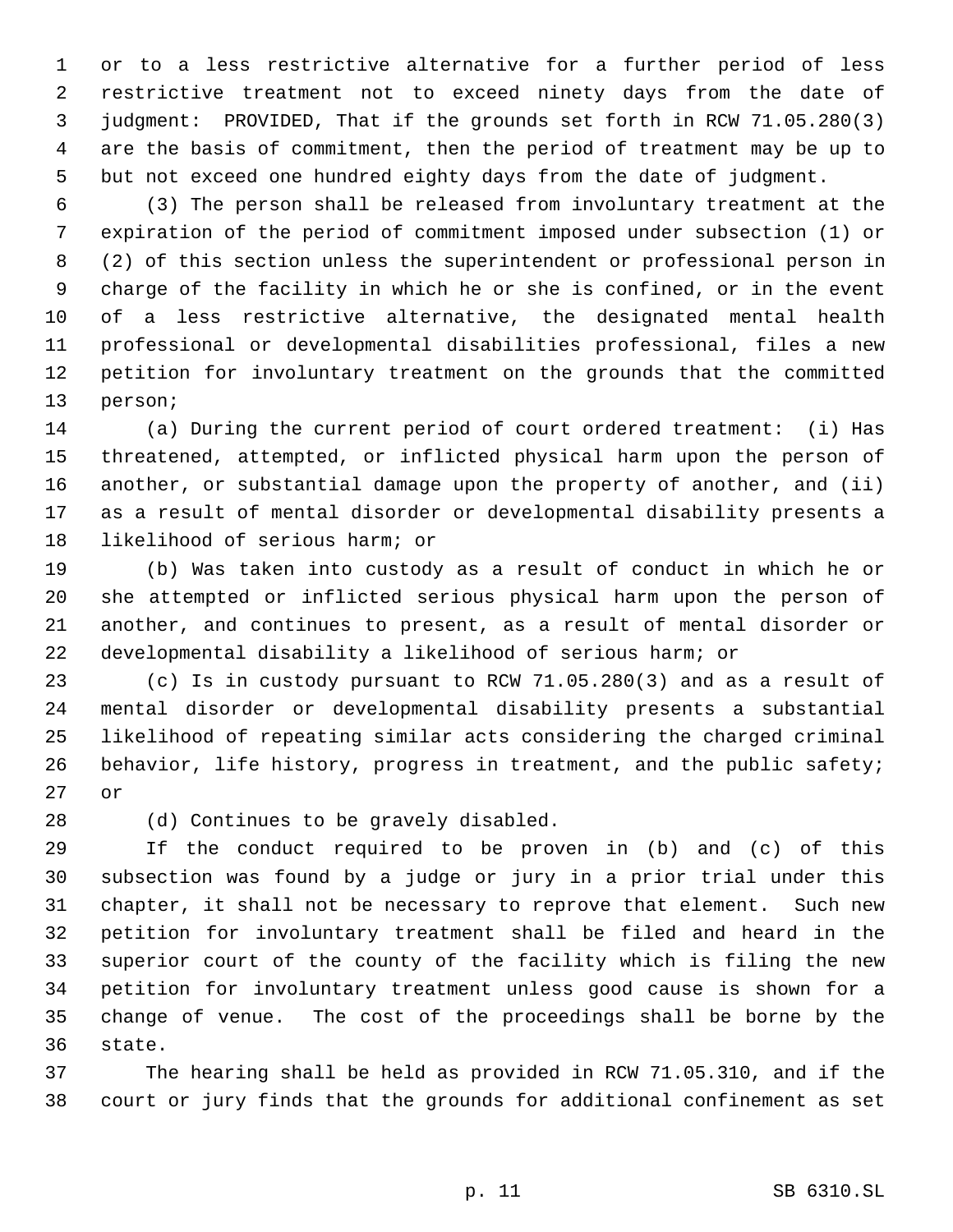forth in this subsection are present, the court may order the committed person returned for an additional period of treatment not to exceed one hundred eighty days from the date of judgment. At the end of the one hundred eighty day period of commitment, the committed person shall be released unless a petition for another one hundred eighty day period of continued treatment is filed and heard in the same manner as provided in this subsection. Successive one hundred eighty day commitments are permissible on the same grounds and pursuant to the same procedures as the original one hundred eighty day commitment.

 (4) No person committed as provided in this section may be detained unless a valid order of commitment is in effect. No order of commitment can exceed one hundred eighty days in length.

 **Sec. 10.** RCW 71.05.425 and 2005 c 504 s 710 are each amended to read as follows:

 (1)(a) Except as provided in subsection (2) of this section, at the earliest possible date, and in no event later than thirty days before conditional release, final release, authorized leave under RCW 71.05.325(2), or transfer to a facility other than a state mental hospital, the superintendent shall send written notice of conditional release, release, authorized leave, or transfer of a person committed 21 under RCW 71.05.280(3) or 71.05.320( $(\frac{2}{1})$ )(3)(c) following dismissal of a sex, violent, or felony harassment offense pursuant to RCW 23 ((10.77.090(4))) 10.77.086(4) to the following:

 (i) The chief of police of the city, if any, in which the person will reside; and

(ii) The sheriff of the county in which the person will reside.

 (b) The same notice as required by (a) of this subsection shall be sent to the following, if such notice has been requested in writing about a specific person committed under RCW 71.05.280(3) or 30 71.05.320 $((+2))$  $(3)(c)$  following dismissal of a sex, violent, or felony 31 harassment offense pursuant to RCW  $((10.77.090(4)))$  10.77.086 $(4)$ :

 (i) The victim of the sex, violent, or felony harassment offense 33 that was dismissed pursuant to RCW  $((10.77.090(4)))$   $10.77.086(4)$ 34 preceding commitment under RCW 71.05.280(3) or 71.05.320( $(\frac{2}{2})$ )(3)(c) or the victim's next of kin if the crime was a homicide;

 (ii) Any witnesses who testified against the person in any court proceedings; and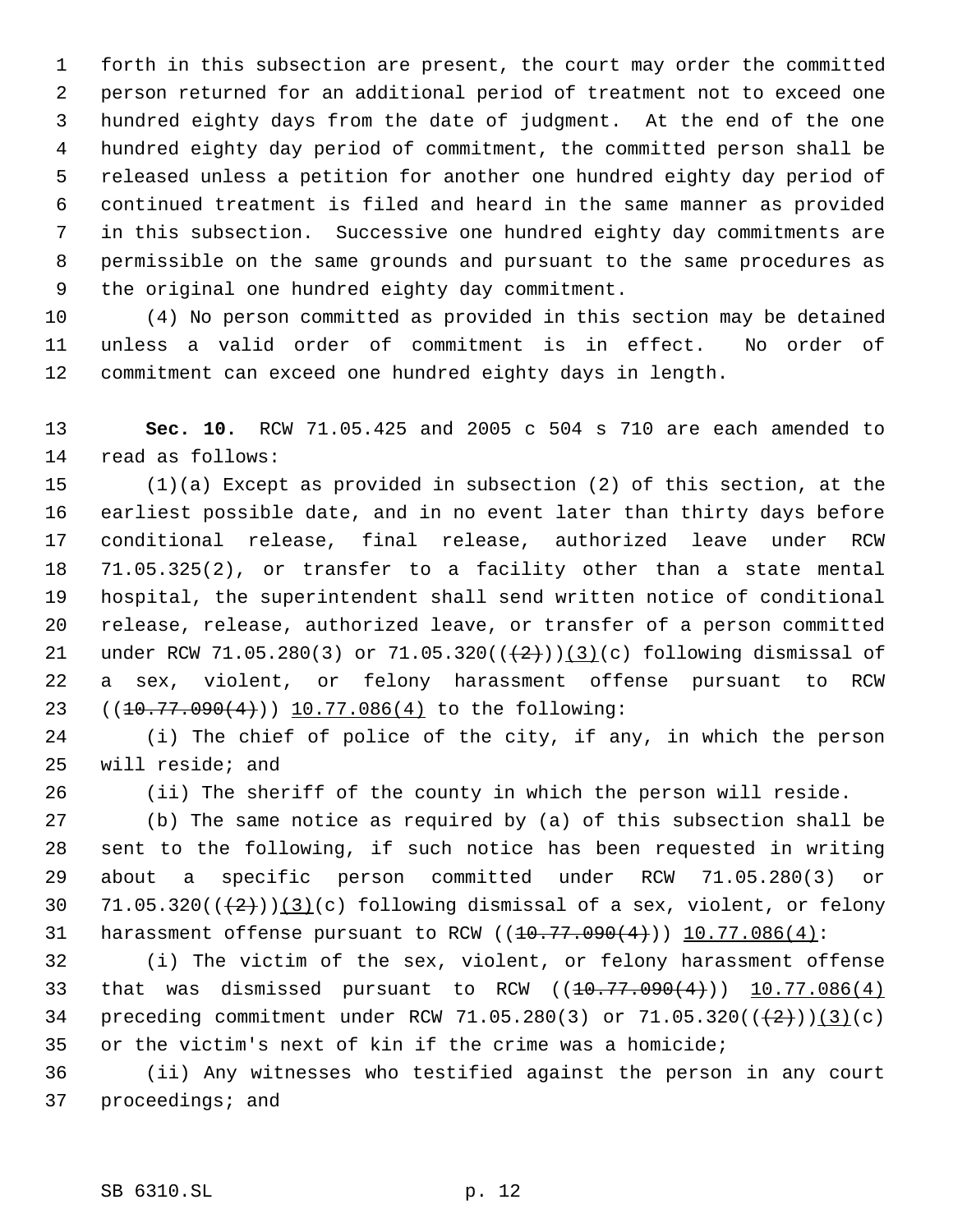(iii) Any person specified in writing by the prosecuting attorney. Information regarding victims, next of kin, or witnesses requesting the notice, information regarding any other person specified in writing by the prosecuting attorney to receive the notice, and the notice are confidential and shall not be available to the person committed under this chapter.

 (c) The thirty-day notice requirements contained in this subsection shall not apply to emergency medical transfers.

 (d) The existence of the notice requirements in this subsection will not require any extension of the release date in the event the release plan changes after notification.

 (2) If a person committed under RCW 71.05.280(3) or 13 71.05.320( $(\frac{2}{2})$ )(3)(c) following dismissal of a sex, violent, or felony 14 harassment offense pursuant to RCW ((10.77.090(4))) 10.77.086(4) escapes, the superintendent shall immediately notify, by the most reasonable and expedient means available, the chief of police of the city and the sheriff of the county in which the person resided immediately before the person's arrest. If previously requested, the superintendent shall also notify the witnesses and the victim of the sex, violent, or felony harassment offense that was dismissed pursuant 21 to RCW ((10.77.090(4))) 10.77.086(4) preceding commitment under RCW 22 71.05.280(3) or 71.05.320( $(\frac{2}{2})$ )(3) or the victim's next of kin if the crime was a homicide. In addition, the secretary shall also notify appropriate parties pursuant to RCW 71.05.390(18). If the person is recaptured, the superintendent shall send notice to the persons designated in this subsection as soon as possible but in no event later than two working days after the department learns of such recapture.

 (3) If the victim, the victim's next of kin, or any witness is under the age of sixteen, the notice required by this section shall be sent to the parent or legal guardian of the child.

 (4) The superintendent shall send the notices required by this chapter to the last address provided to the department by the requesting party. The requesting party shall furnish the department with a current address.

 (5) For purposes of this section the following terms have the following meanings:

(a) "Violent offense" means a violent offense under RCW 9.94A.030;

(b) "Sex offense" means a sex offense under RCW 9.94A.030;

p. 13 SB 6310.SL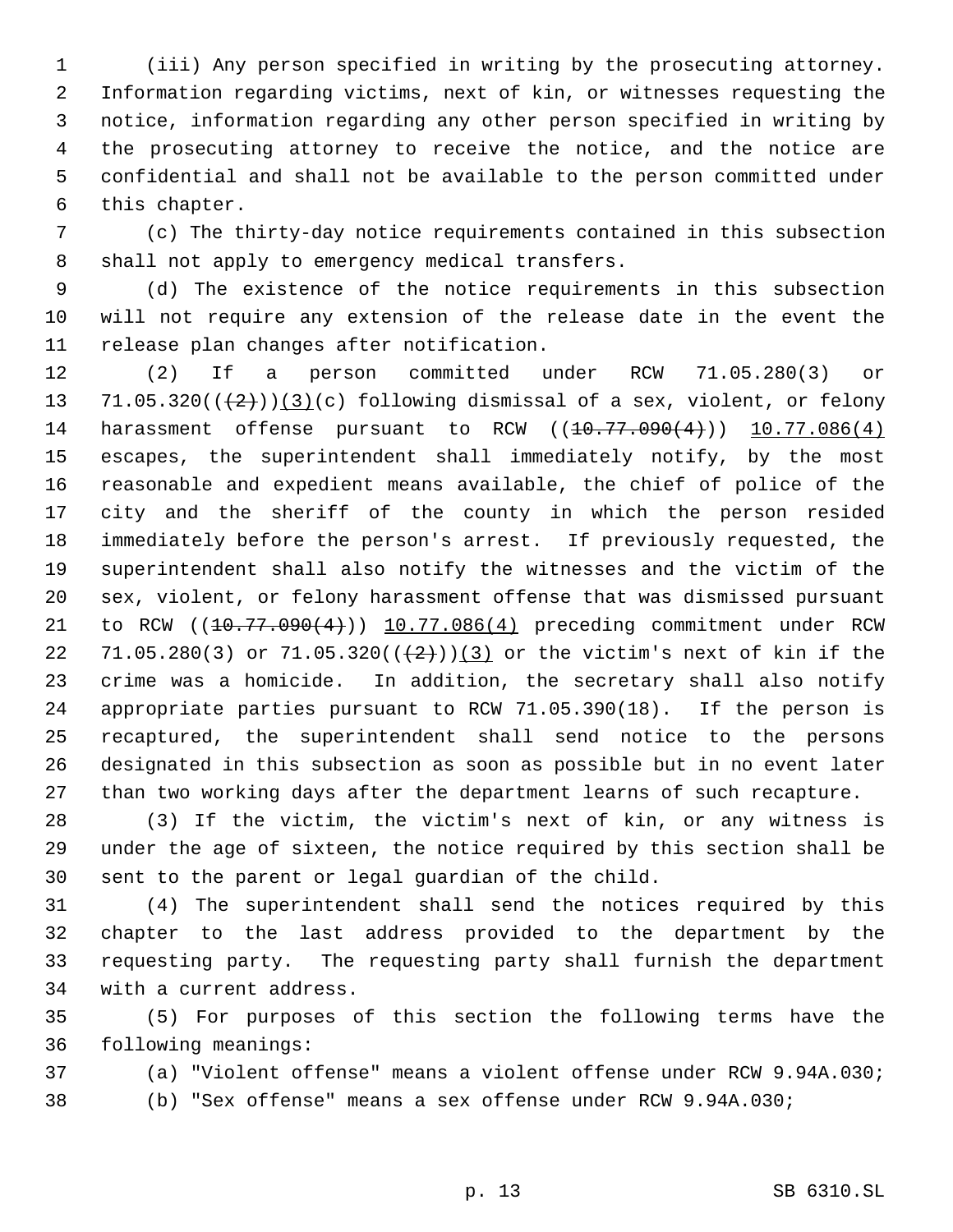(c) "Next of kin" means a person's spouse, parents, siblings, and children;

 (d) "Felony harassment offense" means a crime of harassment as defined in RCW 9A.46.060 that is a felony.

 **Sec. 11.** RCW 71.09.025 and 2001 c 286 s 5 are each amended to read as follows:

 (1)(a) When it appears that a person may meet the criteria of a 8 sexually violent predator as defined in RCW 71.09.020( $(\frac{1}{(1)})(16)$ , the agency with jurisdiction shall refer the person in writing to the prosecuting attorney of the county where that person was charged, three months prior to:

 (i) The anticipated release from total confinement of a person who has been convicted of a sexually violent offense;

 (ii) The anticipated release from total confinement of a person found to have committed a sexually violent offense as a juvenile;

 (iii) Release of a person who has been charged with a sexually violent offense and who has been determined to be incompetent to stand 18 trial pursuant to RCW ((10.77.090(4))) 10.77.086(4); or

 (iv) Release of a person who has been found not guilty by reason of insanity of a sexually violent offense pursuant to RCW 10.77.020(3).

 (b) The agency shall provide the prosecutor with all relevant information including but not limited to the following information:

 (i) A complete copy of the institutional records compiled by the department of corrections relating to the person, and any such out-of-state department of corrections' records, if available;

 (ii) A complete copy, if applicable, of any file compiled by the indeterminate sentence review board relating to the person;

 (iii) All records relating to the psychological or psychiatric evaluation and/or treatment of the person;

 (iv) A current record of all prior arrests and convictions, and full police case reports relating to those arrests and convictions; and

 (v) A current mental health evaluation or mental health records review.

 (2) This section applies to acts committed before, on, or after March 26, 1992.

 (3) The agency, its employees, and officials shall be immune from liability for any good-faith conduct under this section.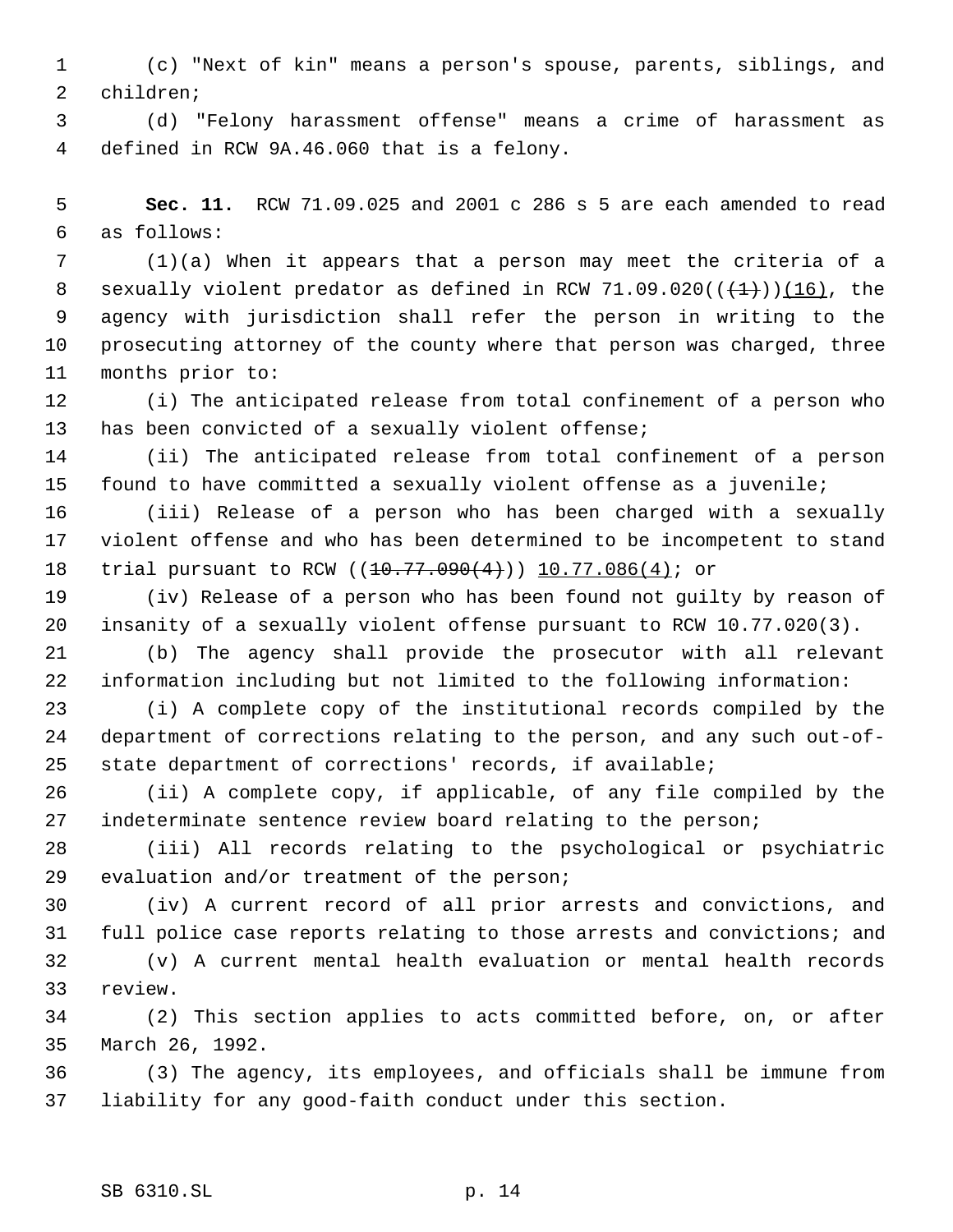(4) As used in this section, "agency with jurisdiction" means that agency with the authority to direct the release of a person serving a sentence or term of confinement and includes the department of corrections, the indeterminate sentence review board, and the department of social and health services.

 **Sec. 12.** RCW 71.09.030 and 1995 c 216 s 3 are each amended to read as follows:

 When it appears that: (1) A person who at any time previously has been convicted of a sexually violent offense is about to be released from total confinement on, before, or after July 1, 1990; (2) a person found to have committed a sexually violent offense as a juvenile is about to be released from total confinement on, before, or after July 1, 1990; (3) a person who has been charged with a sexually violent offense and who has been determined to be incompetent to stand trial is about to be released, or has been released on, before, or after July 1, 16 1990, pursuant to RCW ((10.77.090(3))) 10.77.086(4); (4) a person who has been found not guilty by reason of insanity of a sexually violent offense is about to be released, or has been released on, before, or after July 1, 1990, pursuant to RCW 10.77.020(3), 10.77.110 (1) or (3), or 10.77.150; or (5) a person who at any time previously has been convicted of a sexually violent offense and has since been released from total confinement and has committed a recent overt act; and it appears that the person may be a sexually violent predator, the prosecuting attorney of the county where the person was convicted or charged or the attorney general if requested by the prosecuting attorney may file a petition alleging that the person is a "sexually violent predator" and stating sufficient facts to support such allegation.

 **Sec. 13.** RCW 71.09.060 and 2006 c 303 s 11 are each amended to read as follows:

 (1) The court or jury shall determine whether, beyond a reasonable doubt, the person is a sexually violent predator. In determining whether or not the person would be likely to engage in predatory acts of sexual violence if not confined in a secure facility, the fact finder may consider only placement conditions and voluntary treatment options that would exist for the person if unconditionally released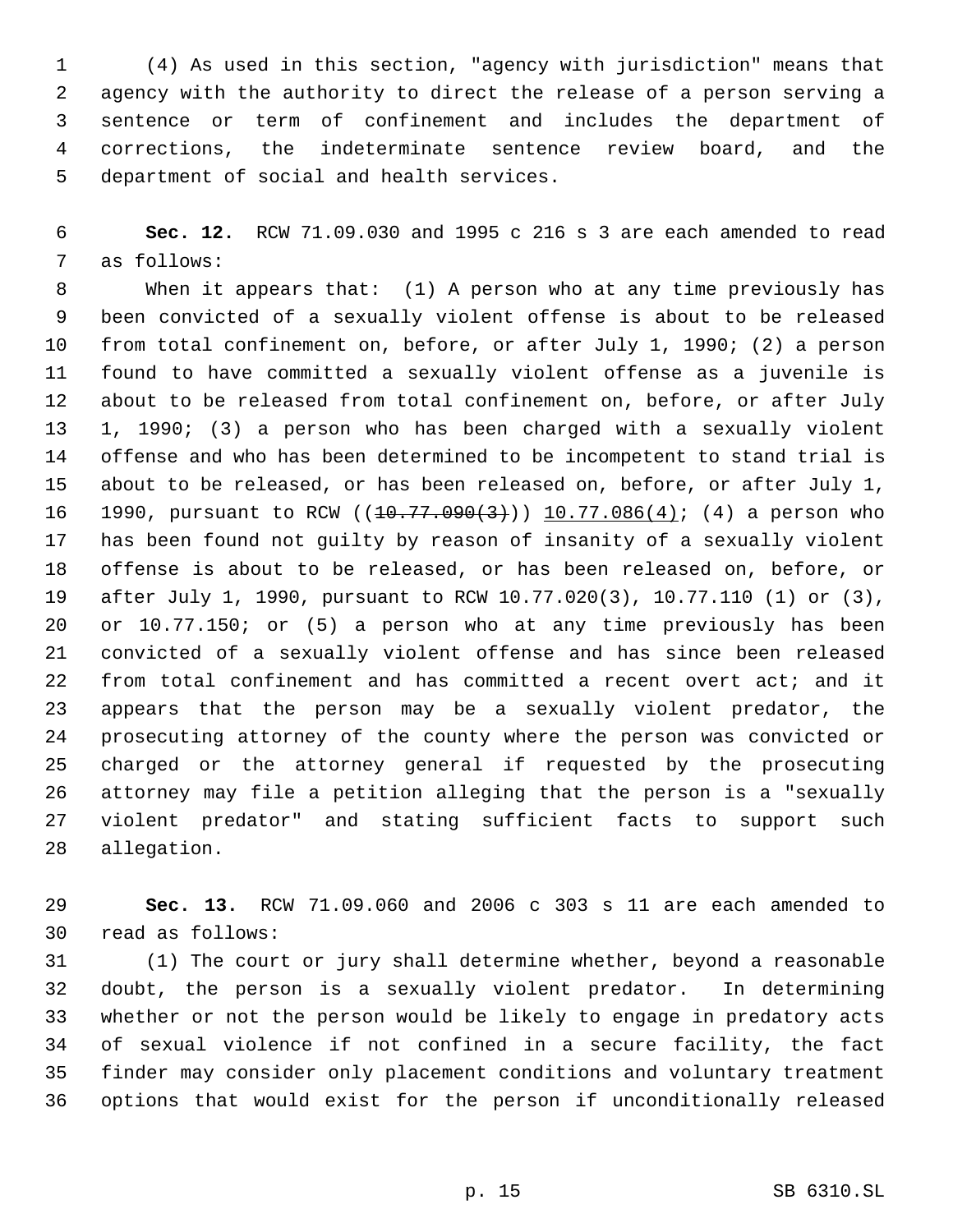from detention on the sexually violent predator petition. The community protection program under RCW 71A.12.230 may not be considered as a placement condition or treatment option available to the person if unconditionally released from detention on a sexually violent predator petition. When the determination is made by a jury, the verdict must be unanimous.

 If, on the date that the petition is filed, the person was living in the community after release from custody, the state must also prove beyond a reasonable doubt that the person had committed a recent overt act. If the state alleges that the prior sexually violent offense that forms the basis for the petition for commitment was an act that was sexually motivated as provided in RCW 71.09.020(15)(c), the state must prove beyond a reasonable doubt that the alleged sexually violent act was sexually motivated as defined in RCW 9.94A.030.

 If the court or jury determines that the person is a sexually violent predator, the person shall be committed to the custody of the department of social and health services for placement in a secure facility operated by the department of social and health services for control, care, and treatment until such time as: (a) The person's condition has so changed that the person no longer meets the definition of a sexually violent predator; or (b) conditional release to a less restrictive alternative as set forth in RCW 71.09.092 is in the best interest of the person and conditions can be imposed that would adequately protect the community.

 If the court or unanimous jury decides that the state has not met its burden of proving that the person is a sexually violent predator, the court shall direct the person's release.

 If the jury is unable to reach a unanimous verdict, the court shall declare a mistrial and set a retrial within forty-five days of the date of the mistrial unless the prosecuting agency earlier moves to dismiss the petition. The retrial may be continued upon the request of either party accompanied by a showing of good cause, or by the court on its own motion in the due administration of justice provided that the respondent will not be substantially prejudiced. In no event may the person be released from confinement prior to retrial or dismissal of the case.

 (2) If the person charged with a sexually violent offense has been found incompetent to stand trial, and is about to [be] or has been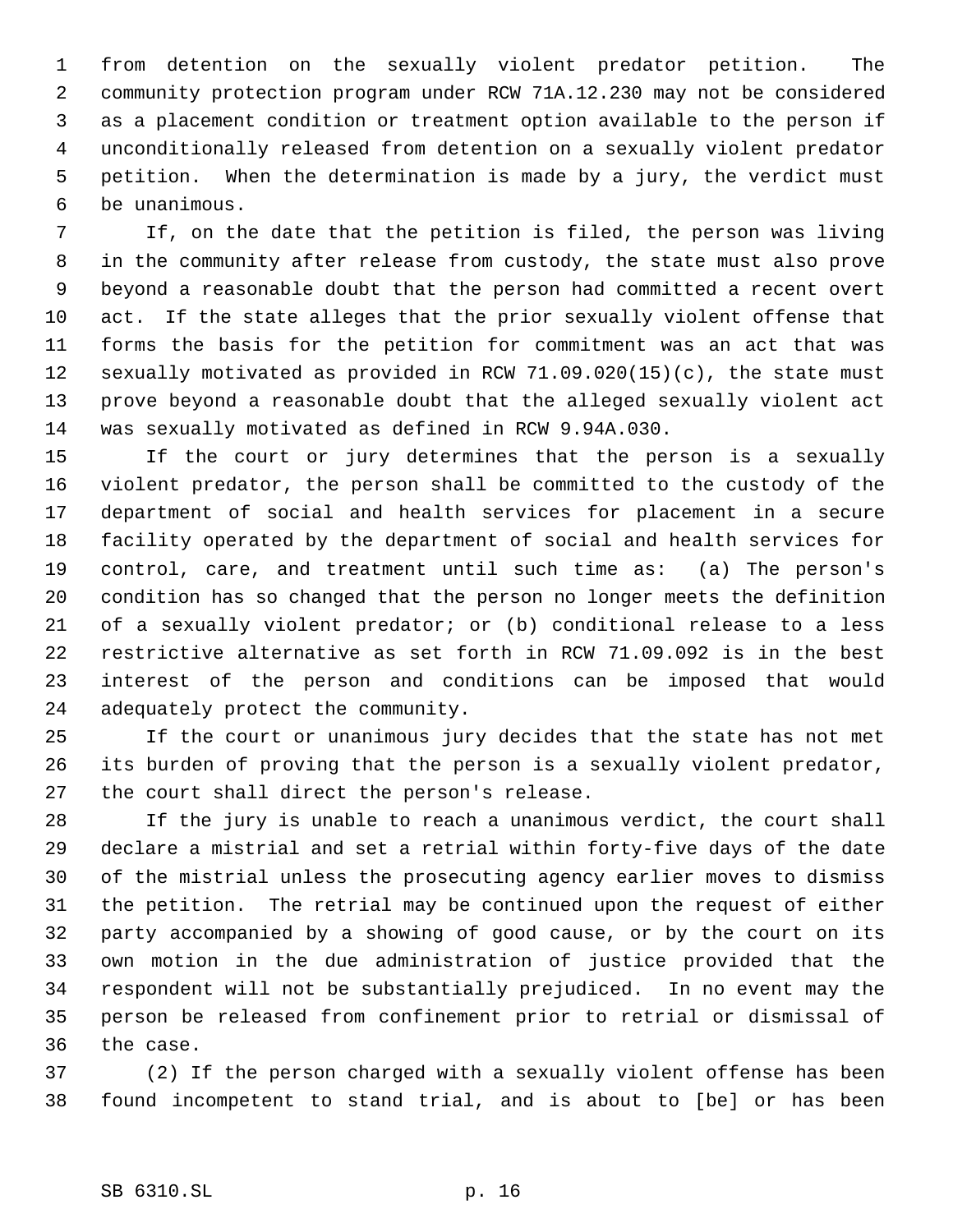1 released pursuant to RCW  $(10.77.090(4))$  10.77.086(4), and his or her commitment is sought pursuant to subsection (1) of this section, the court shall first hear evidence and determine whether the person did commit the act or acts charged if the court did not enter a finding 5 prior to dismissal under RCW  $((10.77.090(4)))$   $10.77.086(4)$  that the person committed the act or acts charged. The hearing on this issue must comply with all the procedures specified in this section. In addition, the rules of evidence applicable in criminal cases shall apply, and all constitutional rights available to defendants at criminal trials, other than the right not to be tried while incompetent, shall apply. After hearing evidence on this issue, the court shall make specific findings on whether the person did commit the act or acts charged, the extent to which the person's incompetence or developmental disability affected the outcome of the hearing, including its effect on the person's ability to consult with and assist counsel and to testify on his or her own behalf, the extent to which the evidence could be reconstructed without the assistance of the person, and the strength of the prosecution's case. If, after the conclusion of the hearing on this issue, the court finds, beyond a reasonable doubt, that the person did commit the act or acts charged, it shall enter a final order, appealable by the person, on that issue, and may proceed to consider whether the person should be committed pursuant to this section.

 (3) The state shall comply with RCW 10.77.220 while confining the person pursuant to this chapter, except that during all court proceedings the person shall be detained in a secure facility. The department shall not place the person, even temporarily, in a facility on the grounds of any state mental facility or regional habilitation center because these institutions are insufficiently secure for this population.

 (4) A court has jurisdiction to order a less restrictive alternative placement only after a hearing ordered pursuant to RCW 71.09.090 following initial commitment under this section and in accord with the provisions of this chapter.

 NEW SECTION. **Sec. 14.** RCW 10.77.800 (Evaluation of chapter 297, Laws of 1998--Recidivism, competency restoration, information sharing) and 1998 c 297 s 54 are each repealed.